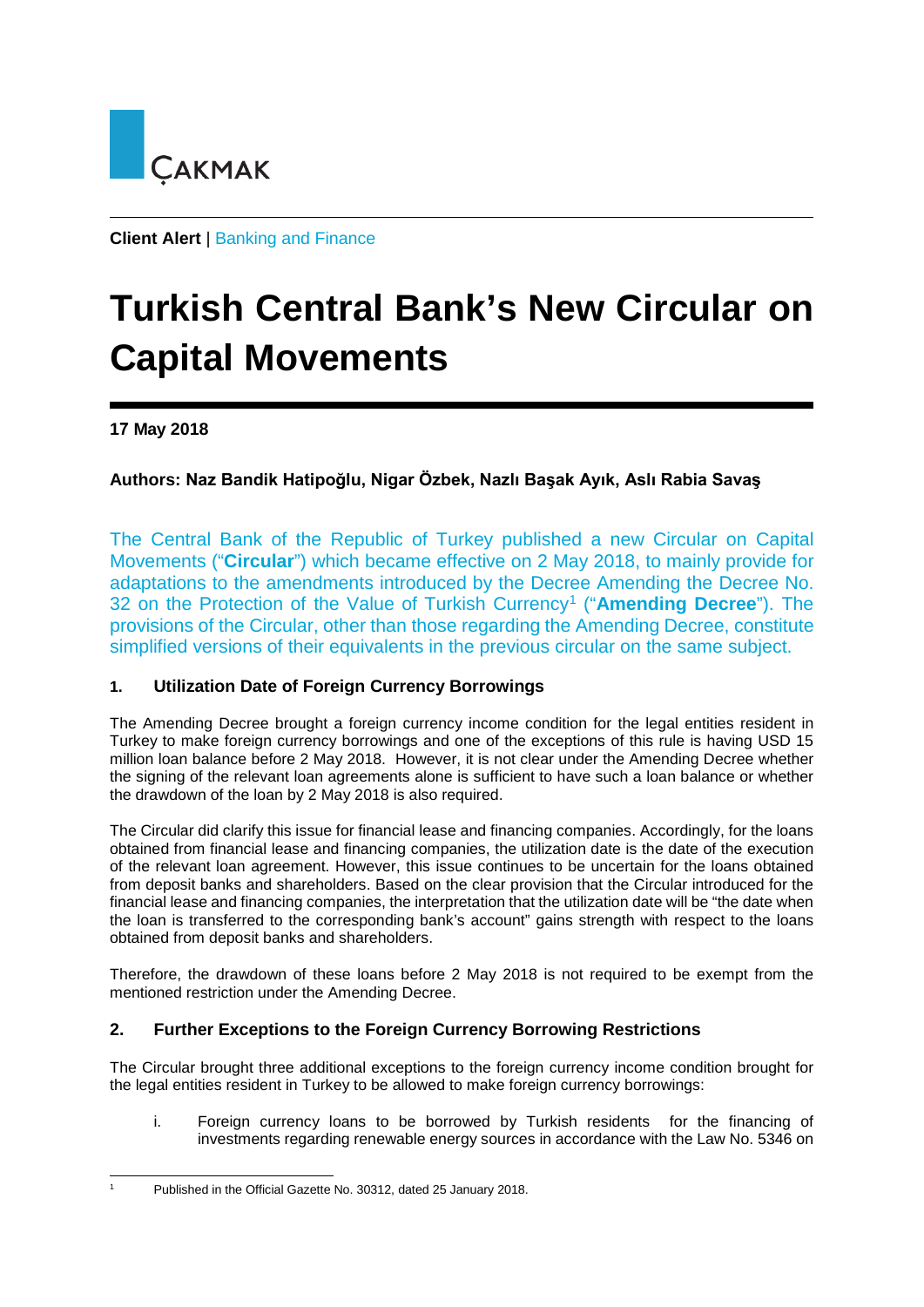Use of Renewable Energy Resources for Generating Electricity<sup>[2](#page-1-0)</sup>. The amount of such foreign currency loans cannot exceed 80% of the total amount calculated by way of multiplying the annual generation amount with the subject price (local content rate included) for the remaining period with State guarantee.

- ii. Foreign currency loans to be borrowed by Turkish residents who won the tenders announced in the scope of Privatization Implementations Law No. 4046[3](#page-1-1) regardless of their currency, and for other public tenders in which the price is determined in a foreign currency. The amount of such loans cannot exceed the tender price.
- iii. Foreign currency loans to be borrowed by Turkish resident special purpose companies who are established for acquiring a new company share. The amount of such loans cannot exceed the total amount regarding the company shares that are projected to be acquired.

Additionally, the Circular provides explanations about the implementation of some already existing exceptions to the foreign currency income condition. The most important ones are summarized below:

- Concerning the exception provided for borrowing under an investment incentive certificate *(yatırım teşvik belgesi),* the foreign currency loan amount cannot exceed the foreign equity amount determined in the Investment Incentive Certificate. In case the amount is determined in Turkish currency, the Central Bank foreign exchange selling price at the date of utilization will be used for the calculation of the amount.
- Concerning the exception provided for public-private partnership projects, the Circular sets out that the amount of such loans cannot exceed the implementation contract value.
- Concerning the exception provided for holdings and group companies, the Circular establishes that while calculating the loan balance and foreign currency income amount of the utilizing company, the total amount of the loan balance and foreign currency income of all of the group companies will be used. However, the foreign currency loan will only be included in the loan balance of the utilizing company.

#### **3. Shareholder Loans**

The Circular provides that the foreign currency loans to be obtained from companies that are resident abroad are also included in the relevant Borrower's loan balance. Based on this provision, it can be interpreted that shareholder loans in foreign currency are also deemed as "foreign currency loan" *(döviz kredisi)* for the purpose of the Circular and therefore such loans are subject to the foreign currency borrowing restrictions.

## **4. Clarification to the Foreign Currency Income Definition**

The Amending Decree provides that the foreign currency is the income generated from export, transit trade, sales and deliveries that qualify as export activities, and foreign currency generating services and activities.

The Circular introduces a more concrete scope for this term by making a reference to the meaning attributed to foreign income under the Communiqué No. 2017/4 on the Tax, Duty and Charge Exceptions on Export, Transit Trade, Sales and Deliveries that Qualify as Export Activities<sup>[4](#page-1-2)</sup>. Accordingly, among others, the following items are qualified as foreign currency income for the purpose of the Amending Decree:

Sales and deliveries of companies which won the tenders for the investments listed in the current year's program of the Ministry of Development and, although not included in this program, for public investments of the Ministry of Defense, the General Commandership of Gendarmerie and the Coast Guard Command,

<span id="page-1-0"></span><sup>2</sup> Published in the Official Gazette No. 25819 dated 18 May 2005.

Published in the Official Gazette No. 22124 dated 27 November 1994.

<span id="page-1-2"></span><span id="page-1-1"></span>Published in the Official Gazette No. 30070, dated 18 May 2017.